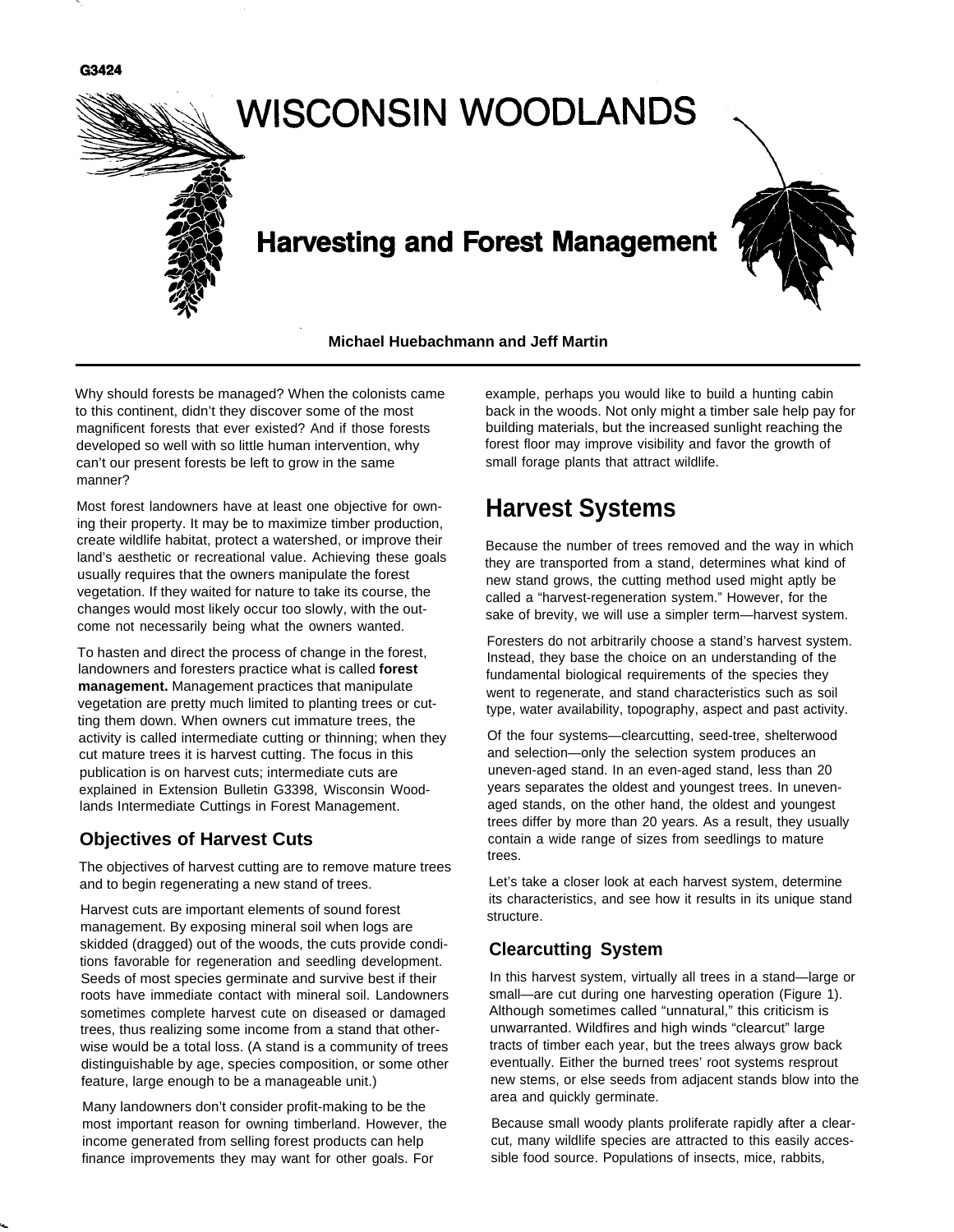





**Figure 1. Clearcutting removes all trees from part of a mature stand. A new stand grows from root or stump sprouts, or from the seeds of surrounding trees. Later, after the new stand is well along, you can cut neighboring stands of mature trees. Clearcutting favors trees that don't tolerate shade.**

grouse, deer, moose and their predators increase dramatitally until trees once again dominate the clearing, shading out the food supply.

When regenerating species that require full sunlight—such as aspen, cottonwood, jack and red pine, paper birch, black cherry, and in some cases, red oak—you will most likely need to clearcut the mature stand. Clearcutting is also useful if the mature trees will not increase in value with additional growth, should not or cannot be used as a seed source or are not needed to protect the new trees. Aspen perhaps best illustrates this point. Most aspen stands live no longer than 40 to 60 years. Hence, they are clearcut to obtain the greatest volume of wood before they succumb to natural causes, and to provide the full sunlight required for successful regeneration.

After a clearcut, the next generation of trees may come from a variety of sources. Seed may blow into the opening from the adjacent forest, or seedlings and saplings present before the cut may take over after being released. Sprouts (also called suckers) may arise from the stumps and roots of the cut trees. Alternatively, you can either manually spread seed over the harvested area, or plant seedlings that were produced in a nursery. This latter method is quite popular because you can control the type and spacing of trees.

Compared to other harvest systems, clearcutting is easy to apply. You don't need to mark individual trees or worry about damaging residual trees. It is often possible to use large, efficient logging equipment when clearcutting an entire stand. Because there are no residual trees to be avoided, Ioggers sometimes find it advantageous to skid long logs or "tree-lengths" out of a stand.

## **Seed-Tree System**

This system is similar to clearcutting except that certain trees, called seed trees, are left standing to furnish seed for natural restocking (Figure 2). After the new crop becomes established, the seed trees are usually removed. The seedtree method is used primarily in the South and Northwest, but seldom in the lake States. Consequently, we won't discuss it in detail here.

The seed-tree method has one advantage over clearcutting in that there is no need to wait for a good seed year before executing the main harvest.

## **Shelterwood System**

Here, you gradually remove the entire stand in a series of partial cuttings that extend over a short part of the rotation. (The rotation is the number of years between a stand's inception and its final harvest.) This method is essentially a clearcut because the parent trees are cut long before the new stand is mature.

The shelterwood system normally requires a minimum of two cuttings—the least desirable trees in the two lower (intermediate and overtopped) crown classes being cut first (Figure 3). The older stand, which protects the seedlings when they are most vulnerable, is cut when the new stand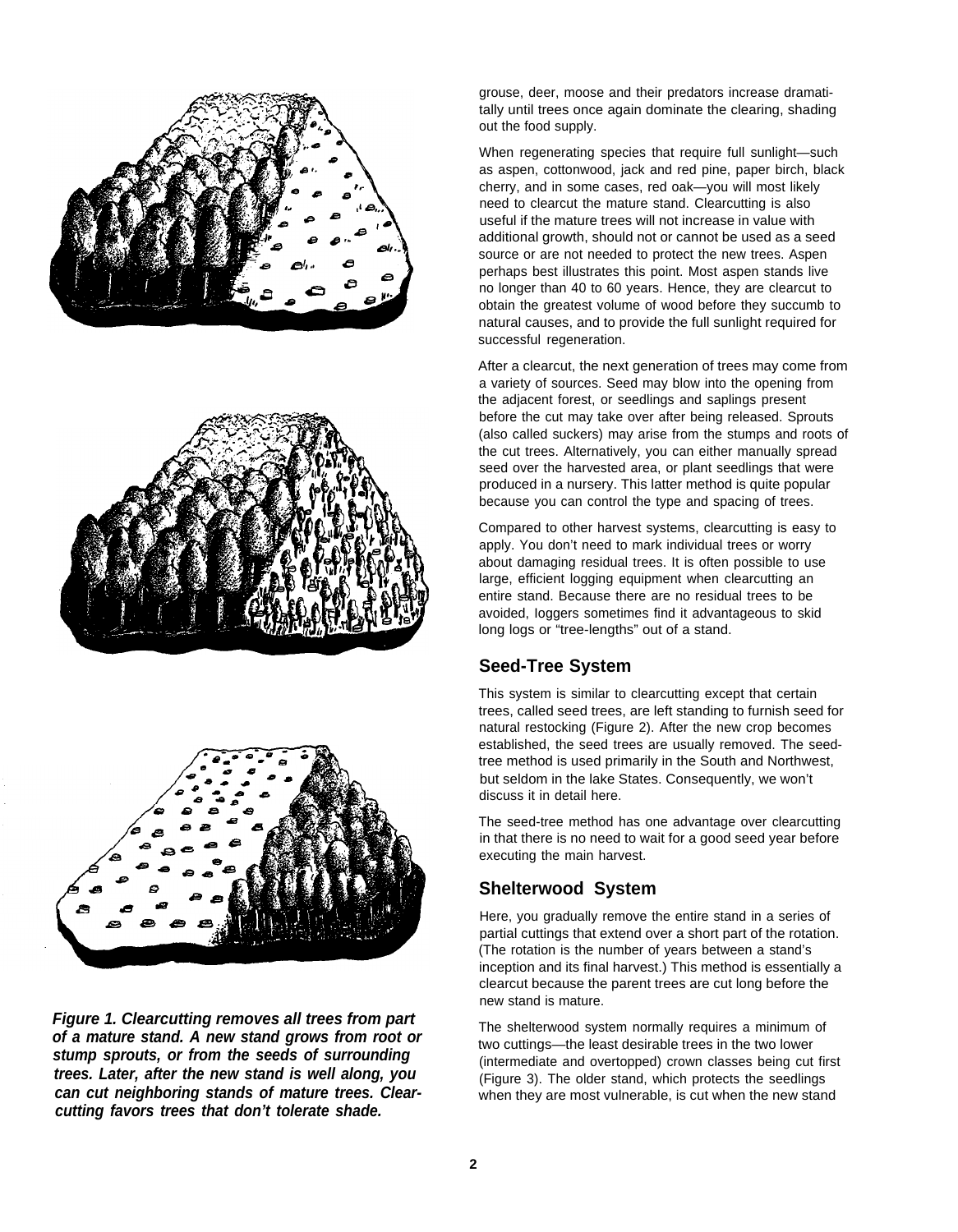





**Figure 2. The seed-tree harvest system removes nearly all mature trees, but leaves enough seed trees to reseed the area. Later these seed-trees are logged.**







**Figure 3. The shelterwood harvest system initially partly logs a mature stand, leaving some of the better trees to grow, cast seed and provide shelter for the new stand. The shelter trees are harvested after seedlings become established.**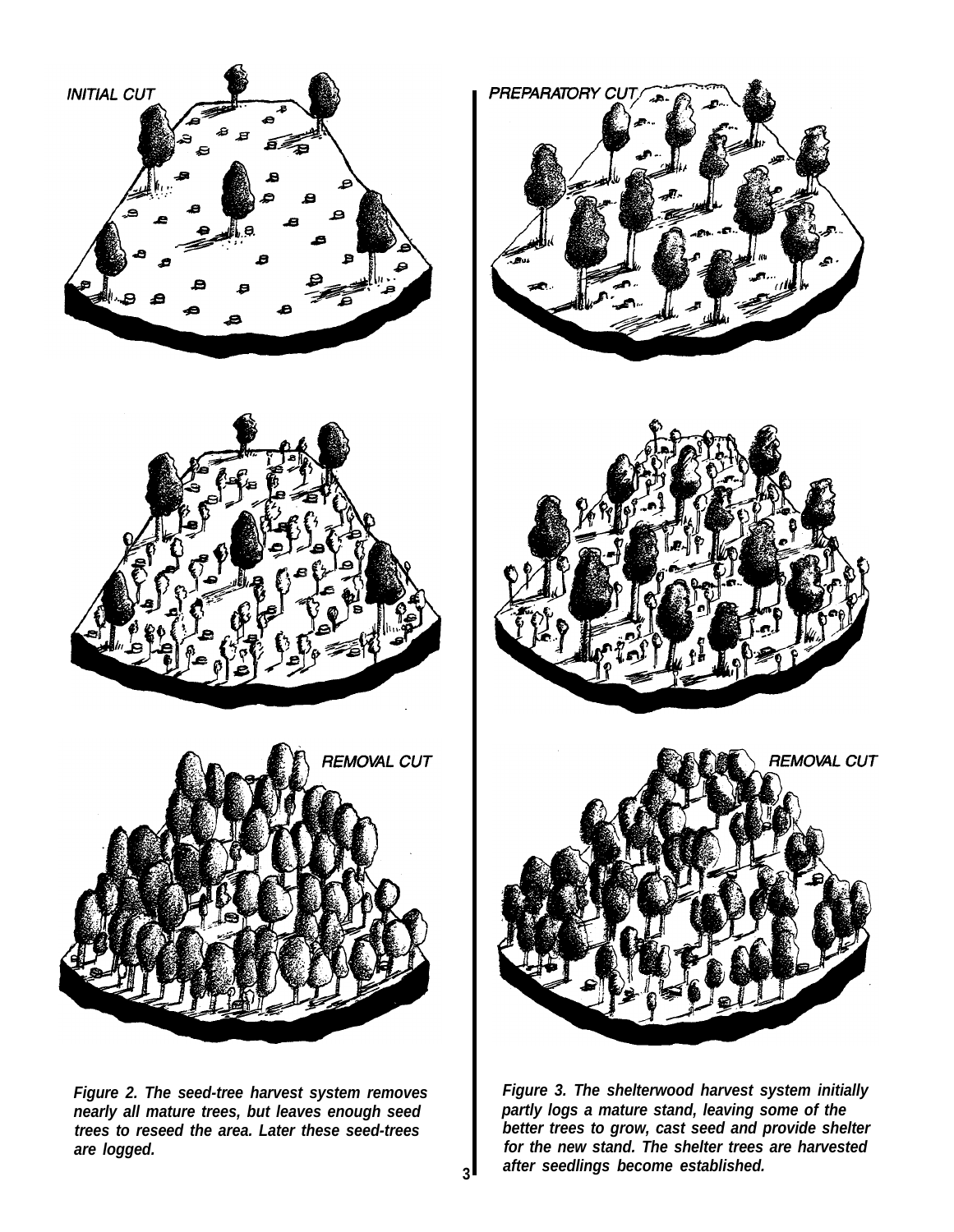requires full sunlight and growing space. White oak, northern red oak, yellow birch, basswood and white pine are frequently regenerated by the shelterwood method.

The harvest operations are usually applied in the following order: **Preparatory cuts** are made to reduce the competition faced by prospective seed bearers. The cuts may expand the crop trees' crowns, improve their wind firmness and help decompose dead leaves and branches on the forest floor. Most of the trees cut at this stage come from the overtopped and intermediate crown classes in order to reduce root competition between established trees and seedlings. Openings in the canopy (the layer of leaves and branches formed by the trees' crowns) should be only as large as necessary to help the seed bearers develop.

One problem with the preparatory cut is that the harvested trees, because they are small, may be difficult to sell. Few mills may be interested in them. Also, the trees removed are often undesirable species from both a silvicultural and endproduct viewpoint. As a result, you will be faced with several options: choose another harvest system to perpetuate your stand; cut and leave the small trees, understanding that you are making an investment with no immediate return; cut the trees and sell them as firewood; or, include some mature, merchantable trees to make the operation more attractive to a buyer. Before conducting the operation, be sure you are aware of its economic consequences.

The **seed cut,** if needed, may occur five to 10 years after the preparatory cut. It removes the least desirable trees remaining in the stand, and creates enough vacant growing space to allow seedlings to become established. In addition to cutting the remaining intermediate and suppressed trees, you may cut a few codominant trees.

If many seedlings begin growing soon after the preparatory cut, the seed cut will probably be unnecessary, and the stand will be ready for the **removal cut** within three to 10 years after the preparatory cut. If new trees are slow in appearing, you may be forced to wait for several years after the seed cut. The removal cut uncovers the new crop of seedlings by removing the rest of the mature overstory trees.

The shelterwood method has several advantages over clearcutting. First, because the canopy provides both a seed source and protection from soil erosion and other damage, natural reproduction under a shelterwood system is often more dependable and complete than with either the clearcut or seed-tree methods. Second, the rotation may be shortened because the second crop starts growing before you harvest the first. Last, since the new trees are typically 10 to 15 feet tall before the last mature trees are cut, the visual impact of the cutting operation may be less severe than in the other even-aged systems.

Because the shelterwood method means that loggers will drag large logs over the young reproduction, you may be concerned that this will damage the small seedlings. However, researchers have found that if you do knock over young trees of most northern hardwood species, those trees will resprout to produce trees that frequently grow more

rapidly and develop better form than undamaged seedlings. Thus, normal logging operations may, in fact, improve the new regeneration.

The system may present foresters with problems when they attempt to regenerate moderately shade-intolerant species, such as red oak. Unless enough of the canopy is removed, the remainder will retard the growth of new trees and regeneration may fail altogether. One way to resolve this dilemma is to plant additional oak seedlings in the stand, and then reduce the surrounding competition as they grow.

Another cause for concern is the possible damage to the mature residual trees during the felling and skidding operations of the preparatory and seed cuts. As a result, loggers must exercise more care while administering shelterwood cuts than with a clearcut. Instead of skidding full-length trees, loggers should buck them to either log or pulpstick lengths before moving them to the landing. These lengths allow machines to make sharper turns, and lessens the risk of scraping bark off residual trees.

#### **Selection System**

The selection system creates and maintains uneven-aged stands by removing mature timber either as single, scattered trees, or in small groups (Figure 4). Regeneration and intermediate cuttings may extend throughout the entire rotation. The delicate seedlings of sugar maple, balsam fir and white ash are best nurtured under the selection system.

Uneven-aged stands are generally more resistant to insect and disease attacks because most pests prefer one age class of a tree species. However, if all the age classes are susceptible, an uneven-aged stand can also perpetuate the pest's existence.

Ideally, an uneven-aged stand should contain trees of every age class from one-year-old seedlings to mature timber, with each age class occupying an equal area. However, such a balance is very rare. Even virgin stands have irregular distributions in which some classes have too many or too few trees.

Theoretically, the oldest age (or largest diameter) class in a balanced, all-aged stand should be cut each year; by the time every age class has been harvested, the seedlings started on the area occupied by the age class that was first cut will have matured. In practice, however, stands are commonly harvested at approximately 10-year intervals to minimize harvest costs and residual stand damage. Also, because stands are unbalanced, foresters usually recommend cutting in those classes with too many trees, if it is economically feasible, to adjust the distribution closer to the recommended guidelines.

Because of the care loggers must take to avoid damaging the growing stock and adjacent crop trees, and the extensive area they must cover during the harvest to obtain sufficient product volumes, selection logging is typically more difficult and expensive than the other methods.

To minimize damage to the stand, it's desirable to harvest with smaller machines. Cut and delimb the trees with a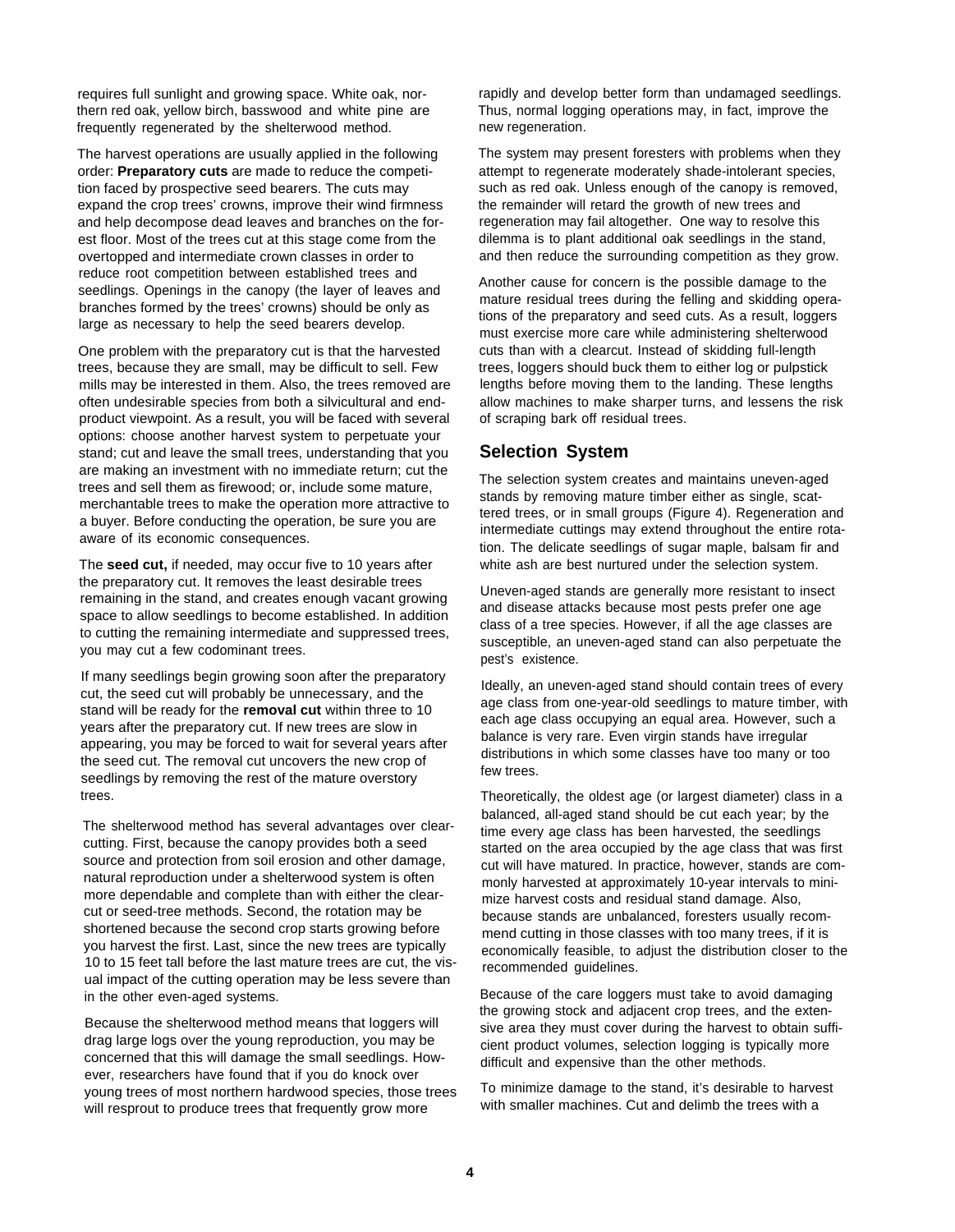





**Figure 4. The single-tree selection system relies on frequent cuts and favors shade-tolerant species. During each cut, foresters remove undesirable trees, thin overly dense areas and harvest mature trees. This system produces stands with trees of many ages and has the least dramatic effects on the stand's appearance.**

chainsaw and buck them to shorter lengths before skidding them to the landing. Skidding entire trees is usually not recommended.

There are modifications of the selection system, each with its own applications, and advantages or disadvantages. The most common modification is **single-tree selection.** With single-tree selection, each little even-aged component of the uneven-aged stand occupies the space created by removing one mature individual or a very small clump of less mature trees. Because reproduction develops on small, scattered openings, regenerating anything except shade-tolerant species may be difficult. The number of trees occupying the site gradually diminishes, either by thinning or natural mortality, until only one tree is left at the rotation's end for each one initially cut.

# **Woods Roads And Trails**

A system of woods roads and trails maybe one of the most worthwhile investments you can make. To efficiently harvest logs, pulpwood or firewood, access for the proper equipment is essential, and increases the product's sale value. Roads also reduce the damage to uncut trees during harvesting.

Not only is logging more efficient, but roads also make other management and recreational activities easier and more enjoyable. Easy access for tree planting, fire control, wildlife management, snowmobiling, skiing and hiking, hunting and many other activities all make roads and trails invaluable.

Unless you have the time, money and equipment to build your own roads, a timber harvest may present the best opportunity for developing roads and trails on your property. Because you probably will use the trails for more than just logging operations, you should work closely with your logger to obtain a road network that is satisfactory for timber harvesting and other needs.

# **Regeneration**

Try to view harvest and regeneration as one integrated process. Although we are treating them separately here, always consider how each affects the other.

Seeds or seedlings of many different species are usually present in the forest floor, ready to begin growing into any openings in the crown cover. But, if there are too few seedlings of the desired species to maintain dominance in the stand, you may need to plant more seedlings of that species. Consider the potential for natural regeneration or the possible need for planting before harvesting the original stand.

Your management objectives, economics and the biological requirements of the species desired should dictate which regeneration technique you choose.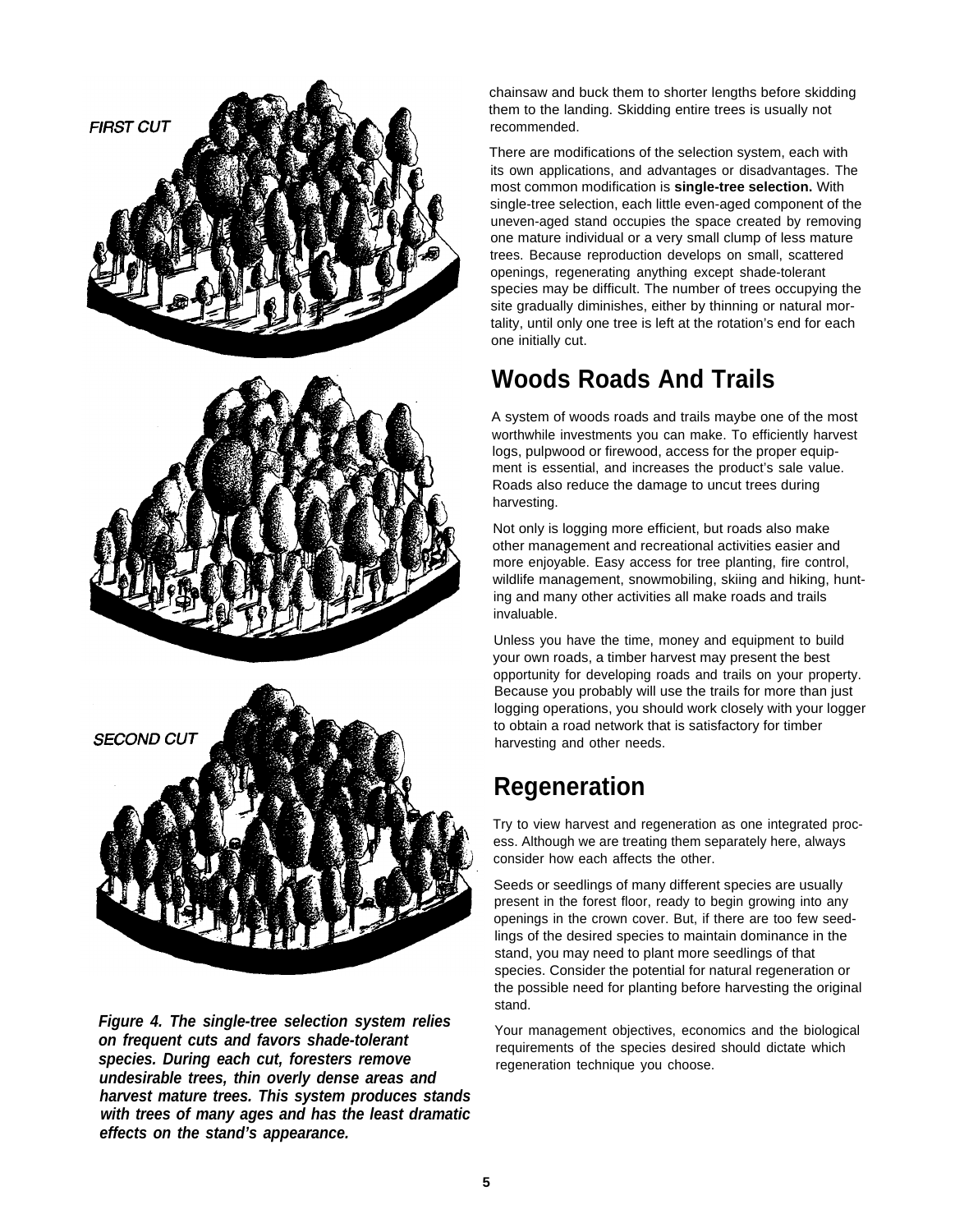cut-over stands. Many species, the oaks, aspen and basswood in particular, sprout from either the roots of cut stumps (root suckers), or from dormant buds located on the root col-Iar just below the ground (stump sprouts). Compared with seedlings, these sprouts usually grow faster because of their established root systems. Harvesting during late fall or winter, when the trees are dormant, usually causes more vigorous sprouting.

The quality of stump sprouts depends almost entirely on the height and age of the parent stump. The number and vigor of viable sprouts generally decrease with increased parenttree age. In addition, sprouts that originate from the root collar or below the ground are the most vigorous and rotresistant. Researchers usually recommend that you thin all clumps of hardwood stump sprouts, except aspen, to no more than two of the most dominant sprouts when they are 10 to 15 years old.

Aspen stands should be treated differently. According to the Manager's Handbook for Aspen in the North Central States, cut all trees 2 inches DBH or larger during harvest to allow as much sunlight as possible to reach the forest floor. Any remaining overstory vegetation may substantially reduce sucker growth. Full-tree or tree-length harvesting usually mixes the soil and uproots enough competing vegetation during felling and skidding that further site preparation is unnecessary.

**Natural Regeneration After two years, when most of the suckering has occurred,** the stand should contain a minimum of 4,000 to 5,000 stems **Vegetative reproduction** is one method to restock some per acre. You need not thin these aspen stands if you intend to produce pulpwood. However, if sawtimber is your goal, you may need one thinning to relieve competition around the crop trees.

> **Natural seeding** is another important regeneration method. Its success depends on the existence of vigorous seedbearing trees and adequate seed dispersal, few seed predators, good germinating conditions and sufficient growing space.

Most researchers recommend that, for wind-disseminated seed, openings created during the harvest be downwind from, and no wider than five times the height of adjacent seed bearers, so that seed can cover the entire opening.

Seed that is not wind-disseminated, such as that of oak, hickory and walnut, is dispersed by gravity, water, birds, or squirrels and other rodents.

## **Artificial Regeneration**

Although natural regeneration is used widely, there are instances in which Iandowners may need to step in and speed up or change the outcome. Artificial regeneration is popular because a forester or landowner can maximize product volume by closely controlling the stand's species composition, the number of trees per acre and spacing.



The illustration shows the relative positions of trees in the different crown classes in an even-aged stand that has not been thinned. The letters D, C, I and O stand for dominant, codominant, intermediate and overtopped crown classes.

**Dominant.** These are trees with crowns extending above the general level of the crown cover and receiving full light from above and partly from the side. Dominant trees are larger than the average trees in the stand, and have well-developed crowns that may be somewhat crowded from the sides.

**Codominant.** These are trees with crowns forming the general level of the crown cover and receiving full light from above but comparatively little from the sides. These trees usually have medium-sizsd crowns more or less crowded on the sides.

**Intermediate.** These trees are shorter than those in the two preceding classes but with crowns extending into the crown cover formed by codominant and dominant trees. Intermediate trees receive a little direct light from above but none from the sides. They usually have small crowns that are considerably crowded on the sides.

**Overtopped** (also called suppressed). These are trees with crowns entirely below the general level of the crown cover. Overtopped trees receive no direct light either from above or from the sides.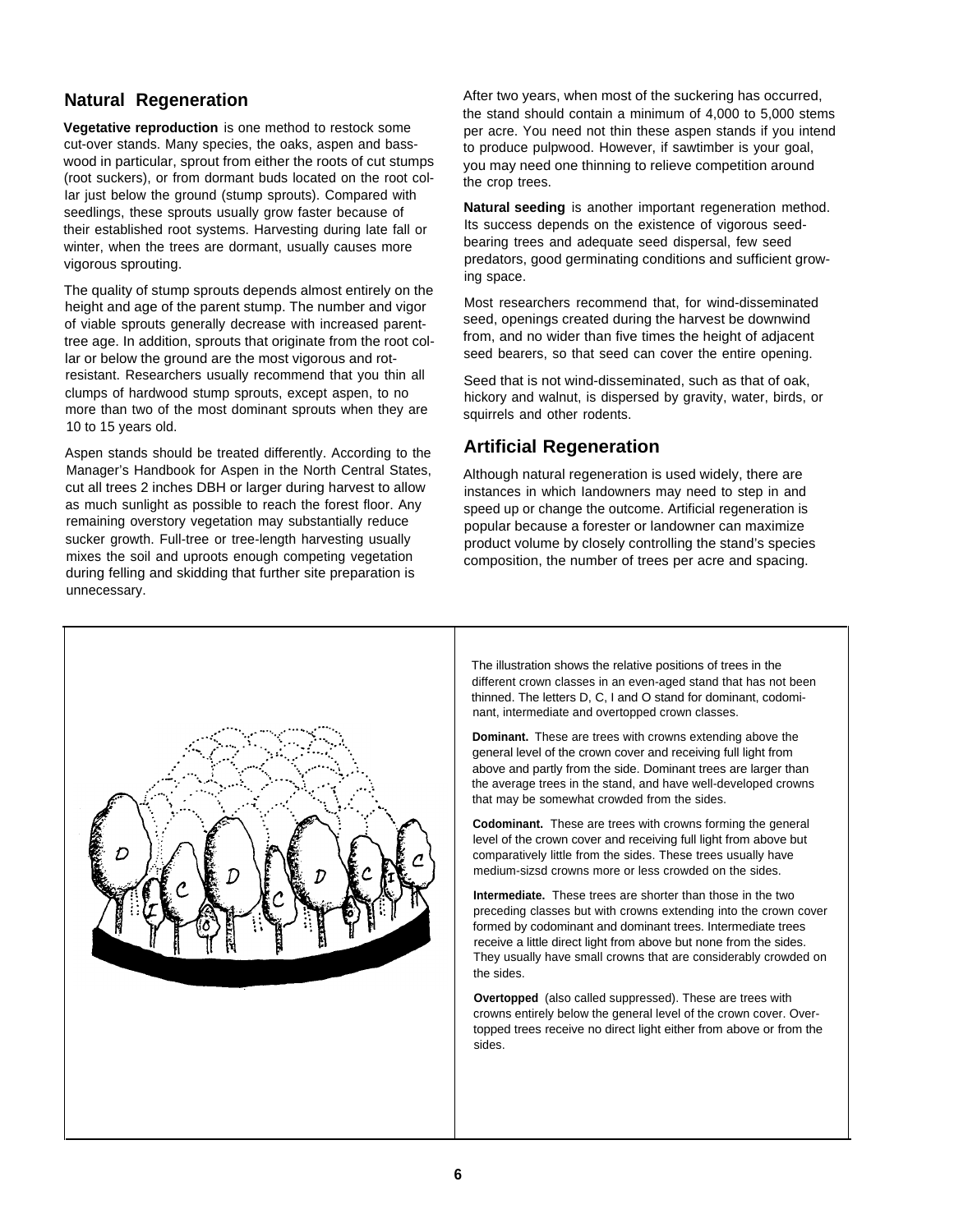Artificial regeneration also has disadvantages; cost is the most prominent. Planting or direct seeding may be the most expensive activity you undertake during the life of your stand. The primary considerations when planting include matching the correct species to the site's characteristics, and deciding on the stock size, spacing and planting time. Obtain the advice of a consulting or service forester for this operation.

#### **Site Preparation**

For a new stand to grow quickly, you must sometimes modify a harvested site. This modification is called site preparation. Site preparation may include disposing of harvest residue, exposing mineral soil and controlling competing vegetation with prescribed burning, herbicides or mechanical treatment.

The objective of site preparation is to create growing spaces that are more favorable to the desired species than to any other. A light vegetation cover or well-scattered logging slash (debris) over bare mineral soil is good for seedling germination and establishment. Such conditions allow seeds to contact mineral soil while being shielded from direct sunlight, thereby reducing heat injury and direct evaporation losses from the soil.

Looging generally leaves considerable slash on a site. If the slash is too heavily concentrated, the piles may cast dense shade, preventing seedlings from becoming established. That is why the slash disposal method you use can determine the species composition of a stand if left to regenerate naturally. For example, burning the slash and site will favor shade-intolerant trees. However, if you leave the slash where it fell during logging, the more shade-tolerant species present before the operation will have the growing advantage.

**Prescribed burning** denotes the use of fire, under controlled situations, as a means of reducing slash volume, or killing competing or unwanted vegetation. Always take care to prevent the controlled burn from becoming a wildfire. Prescribed burning is not widely used in the Lake States because of the infrequency of suitable conditions.

One possible disadvantage of prescribed fire is that in some cases, herbaceous competition can actually increase during the first few yearn after burning.

**Scarification** is the process of mechanically mixing the forest floor with underlying mineral soil, usually by a specially outfitted bulldozer. Scarification has approximately the same effects as prescribed burning—reducing competing vegetation, redistributing slash, and exposing the mineral soil. However, scarification is usually more effective and expensive than fire. Use scarification where you can't use fire, such as during dry conditions, in proximity to buildings and among fire-sensitive species.

**Herbicides** are popular for site preparation and vegetation control. They are probably used more than either prescribed burning or scarification because they are less expensive and easier to apply. Many are selective in their activity—for example, killing hardwood brush but leaving conifers untouched. You can apply some herbicides in a variety of ways, including injection, aerial and hand spraying, and fogging. In most cases, only licensed individuals may apply them.

## **Conclusion**

In this publication, we have introduced and described several harvest systems and other forest management practices. However, commercial logging operations can seldom be defined as one particular harvest system. Also, many stands will never lend themselves to a single management prescription. Consequently, view the narrowly defined systems we've described as an introduction to the more complex realities of forest management.

When outlining management goals, consider their economic and biological feasibility. A professional forester can evaluate your property, help decide if your goals are feasible and describe how you can reach them. This publication provides only general recommendations. To properly evaluate your stand's unique characteristics and to fill in the details, you will need the expertise of a service or consulting forester.